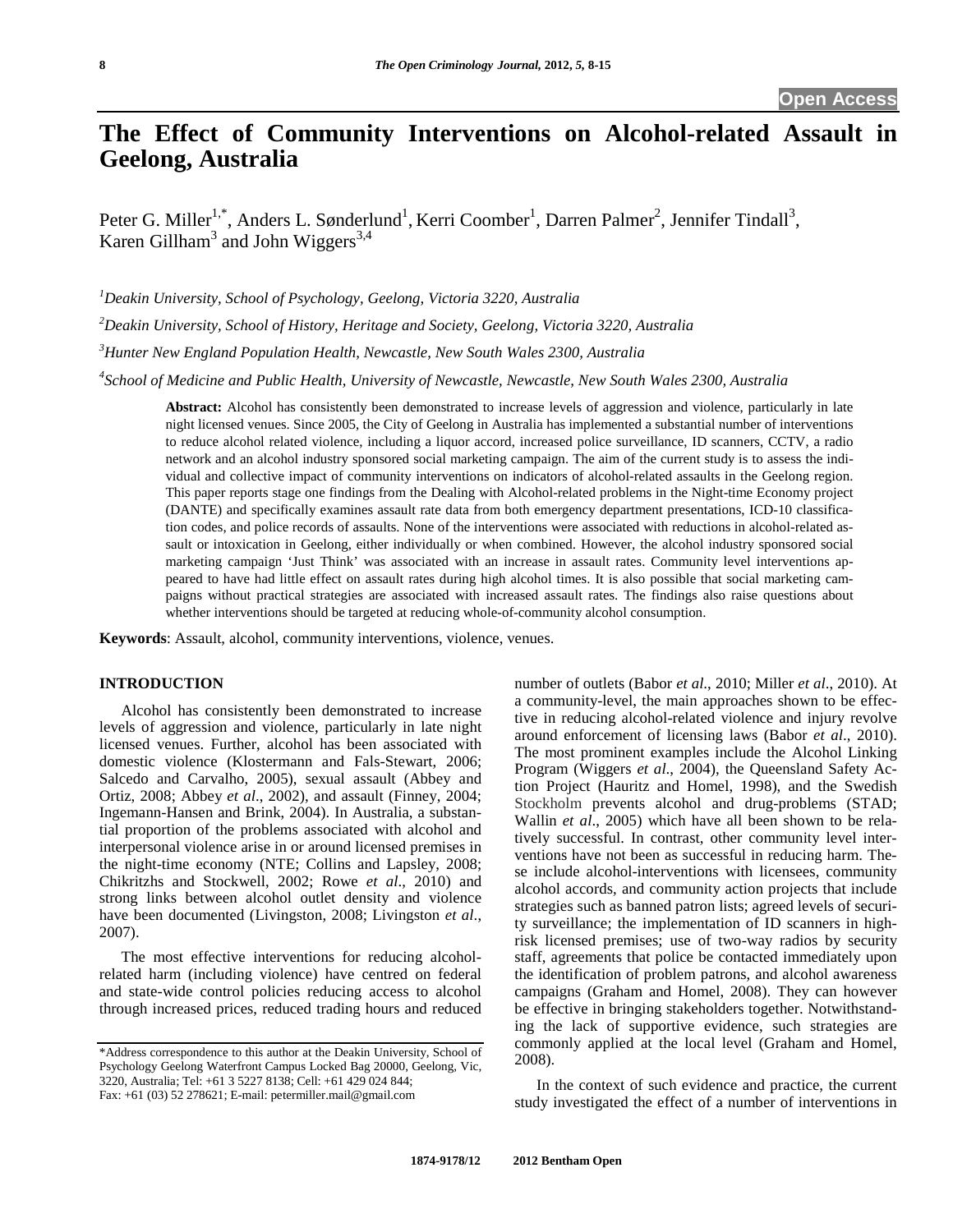the city of Geelong, Australia. Geelong is unique when it comes to dealing with alcohol-related problems as it is one of the first cities in the world to implement a liquor accord (1991). The Geelong Liquor Accord (GLA) consists of police, licensees and council representatives meeting regularly to discuss and agree on strategies for dealing with alcoholrelated problems [\(Rumbold](#page-6-17) *et al*., 1998). A study of the GLA found an initial reduction in alcohol-related harm [\(Rumbold](#page-6-17)  *et al*[., 1998\)](#page-6-17). While the exact make-up of the GLA has changed over time, it continues today (see http://www.webcitation.org/5qfKjLHFJ), and consists of a number of principles and actions agreed to by all participating stakeholders. While this accord reflects a general sense of co-operation in the aim to reduce alcohol-related problems in the NTE, a number of venues continue to operate outside the accord regulations, and disagreement among participants still exists on some issues.

The local history of targeting alcohol-related harms in Geelong, has since 1991 precipitated the trials of over 25 different local interventions focussed on reducing alcoholrelated violence. One intervention that was a direct outcome of the Liquor Accord involved the installation of a six camera CCTV network in 2003 which had expanded to include 24 cameras by the end of 2009. This network operates in conjunction with the Night-Watch Radio Program (NWRP). This was introduced in 2007 and connects security staff in licensed venues by two-way radios with city security camera operators, street cleaners, taxi rank staff, nearby fast food venues and police.

An additional outcome of the GLA was the implementation of ID-scanners in 2007 in every late night (post 1am) licensed venue in Geelong. Scanner technology varies from simple image recording to machines that can match ID images to photographs taken at the same time. Such scanners are also programmed to recognise 154 different types of ID from around the world, and can pick-out fake or altered IDs. In theory, every patron entering a venue is scanned, as well as recorded on CCTV, thus giving a record of when the individual entered the venue and how they were dressed as well as all of their personal identification details.

In 2008, with no involvement from the GLA or local Community Safety Committee, the 'Just Think' campaign was launched by the local tabloid newspaper, the Geelong Advertiser. This media campaign was funded by the alcohol industry social aspect/public relations organisation, Drinkwise. The campaign used football stars and other celebrities to endorse the message, 'we're not saying don't drink, we're saying just think', and further featured the pictures of battered victims alongside professional footballers. Just Think was run sporadically and determining an effect would thus involve identifying and controlling for a substantial number of confounding factors [\(Agostinelli and Grube, 2002;](#page-6-18) [Austin,](#page-6-13)  [2000\)](#page-6-13).

Finally, Victoria Police also initiated Operation Nightlife 1 in 2007 which centred on maximum police visibility and increased man-power during high-risk hours (weekend evenings and early mornings).

Overall, although these interventions (see Table **1** for a summary) have been implemented in good faith, few of them were based on the available evidence, with none of them having been empirically evaluated since implementation either individually or collectively. Most of these interventions continue to run in 2011, although the Just Think campaign has not been active since September 2010. In the context of the extensive activity to reduce alcohol-related harms in Geelong over an extended period, the current study was undertaken to assess the individual and collective impact of community interventions on indicators of alcohol-related assaults in the Geelong region of Victoria, Australia.

## **METHOD**

#### **The Context**

Geelong is a city of approximately 205,000 people with a growth rate of 1.1% per annum. Located 70 kilometres from the state capital, Melbourne, it is both a regional centre and effectively a suburb of Melbourne, with over 11,000 people commuting to the capital every day.

## **Data**

This paper reports stage one findings from the Dealing with Alcohol-related problems in the Night-time Economy project (DANTE) relating to assaults recorded by local police and hospitals within the postcode area of 3220, Geelong. Ethics permission to analyse hospital emergency department (ED) and Victoria Police data was obtained from the Deakin University Human Ethics Committee prior to commencement of the study (ethics approval number HEAG-H 16–09).

Further to this, Victoria Police assault data for the dates of 1 July, 2004 to 31 May, 2009 were obtained. Victoria Police data analysed in the report here refer to incidents (rather than number of people involved per incident) and report on all assault codes, including sexual assaults, recorded in the Victoria Police Law Enforcement Assistance Program (LEAP) database. Assault includes indictable and summary assault offences such as intentionally/recklessly causing injury, making threats to kill, reckless conduct endangering life/serious injury, unlawful assault, assault police (serious and summary) assault with weapon/instrument, and discharge missile/stone to injure/danger; [\(Victoria Police,](#page-6-19)  [2011\)](#page-6-19).

Lastly, ED ICD-10 codes pertaining to alcohol-related assault including anyone over 14 years old), and any X85 to Y09 or Y87.1 (sequelae of assault codes) for the period July 1, 1999 through January 31, 2008 were analysed. This data for the study was obtained from Barwon Health Geelong hospital records. Keyword searches of the triage records targeting cases of alcohol-related violence were manually conducted by five coders. This method has been shown to be effective within past research (Indig *et al*[., 2008\)](#page-6-20).

The data were further aggregated to include only those incidents which occurred within the 'high alcohol hours' (HAH) of 8pm-6am Friday to Sunday morning [\(Laslett](#page-6-21) *et al*., [2007\)](#page-6-21). This resulted in a total of 536 ED-cases from the EDkeyword data, 822 cases from ED-ICD data, and 1688 from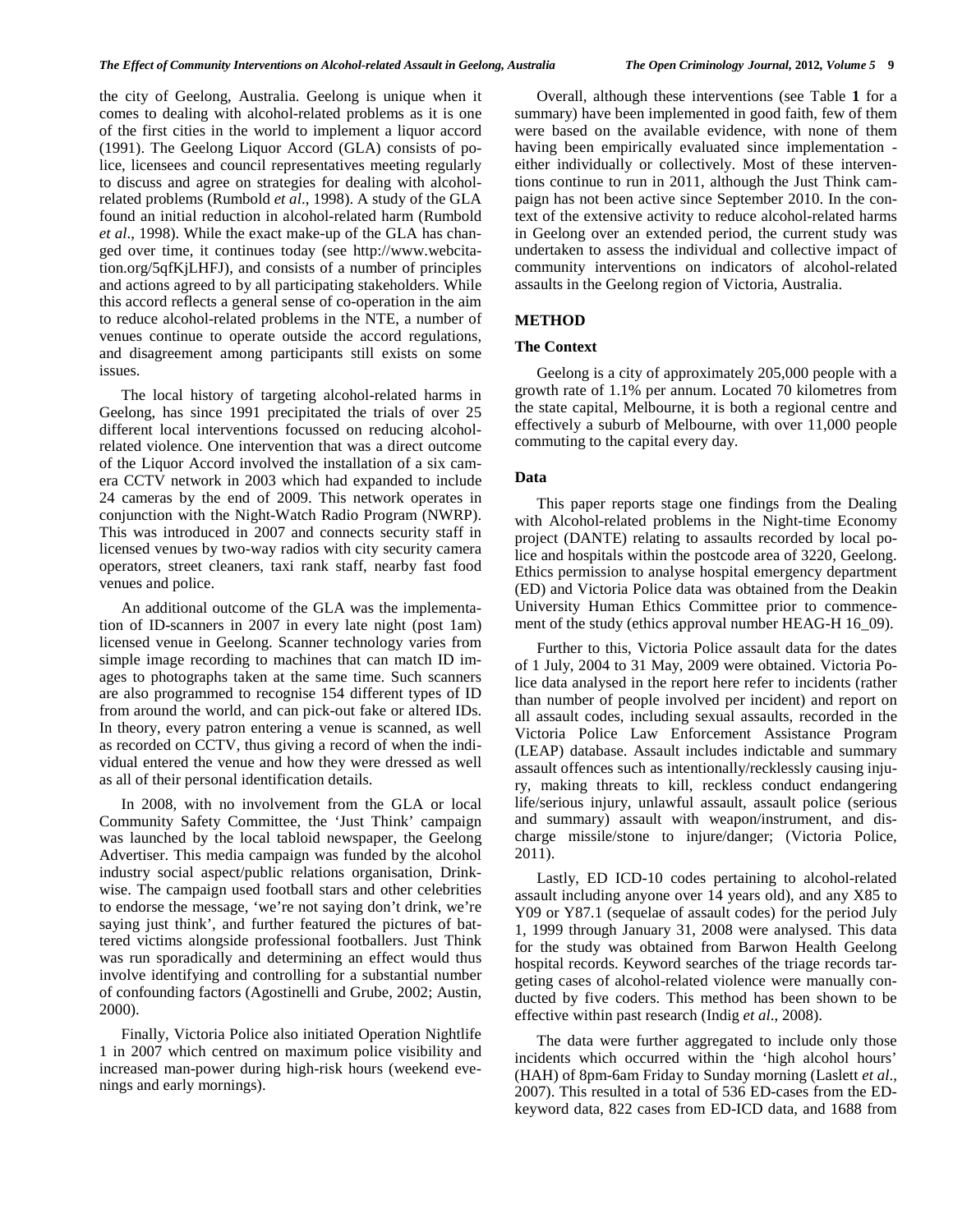the Victoria police data. Assaults occurring within the Geelong Local Government Area are analysed here, as they are comparable to the numbers of people ultimately attending the emergency department. Although this does have the limitation of not being specific to nightclub districts, it relates to alcohol-related assault across the community and any reductions in assaults in the entertainment district could be expected to impact on the overall trends.

Lastly, demographic data including age, gender and postcode of residence was collected for ED attendances. The data supplied by Victoria Police lacked sufficient detail to generate similar demographics

#### **Analysis**

Analysis was conducted in two stages. Firstly, descriptive statistics including assault-rates by year were presented in time-line graphs for the dates of the obtained data. Secondly, pre- to post-intervention effects were assessed using linear regression analysis. Alcohol-related assault rates were aggregated by week, and thus consisted of 214 time points through the time-frame of 1 July, 2005 to 31 July, 2009 for the ED-keyword data, and 254 time points through the timeframe of 1 July, 2004 to 31 May, 2009 for the police data. Each intervention was represented by a dichotomous dummy variable with values pre-intervention (0) and postintervention (1).

While a time-series analysis of the data would have been ideal and probably more direct than regression analysis, a fundamental assumption of this technique is the presence of serial autocorrelation and data-stationarity. Durbin-Watson tests, however, indicated no significant autocorrelation in the ED data ( $d = 1.866 > d_{u, 0.05} = 1.806$ ) or in the Victoria Police data ( $d = 2.116 > d_{u, 0.05} = 1.780$ ), and stationarity was unobtainable through differencing or log-transformations. . For these reasons, a time-series approach was unfeasible. However, multiple regression analyses can determine whether assault-rates post-intervention were significantly different to the rates pre-intervention.

## **RESULTS**

#### **Geelong Hospital ED Data**

## *Demographics*

For the ED keyword data-set, the age-range spanned from 15 to 77 with a mean age of 27  $(SD=9.5)$ , and a mode age of 20. The age-group 15-24 comprised over half of the entire set of instances with  $56.7\%$  ( $n = 304$ ) of this age. Males were far more frequently involved in assault cases than were females, with  $77.8\%$  ( $n = 417$ ) of triage presentations being male. The proportion of male/female offenders and ED attendees remained relatively stable over time.

For the ED-ICD data-set, the age-range spanned from 13 to 78 with a mean age of 27 (SD=9.9), and a mode age of 20. The age-group 15-24 comprised over half of the entire set of instances with 50.2%  $(n = 267)$  of this age. Males were far more frequently involved in assault cases than were females, with 75.4% ( $n = 438$ ) of triage presentations being male.

## *Alcohol-related Assaults*

According to triage-keyword records, the vast majority (73.7%: 486 of 659) of alcohol-related assaults took place on weekends between Friday evening and Sunday morning. Further, 48.4% (*n*=235) of weekend cases occurred on Sundays mornings alone, with 32.2% (*n*=212) of these cases presenting at triage on Sunday mornings between 12am and 6am - making this time of the week the most high-risk in terms of alcohol-related assaults presenting at ED. Findings from ICD data are very similar to those seen in the keyword searches.

## **Victoria Police Data**

Utilising data from Victoria Police for the Geelong postcode, the frequency of assaults for time of day and day of week for peak times (see Fig. **1**) and month were calculated. As shown, the highest frequency of assaults occurred during the hours of midnight and 1:00am, with assault rates remaining relatively high until 4:00am. Sunday mornings had the



Time

**Fig. (1).** Victoria Police arrests by time of day during high alcohol times in Geelong.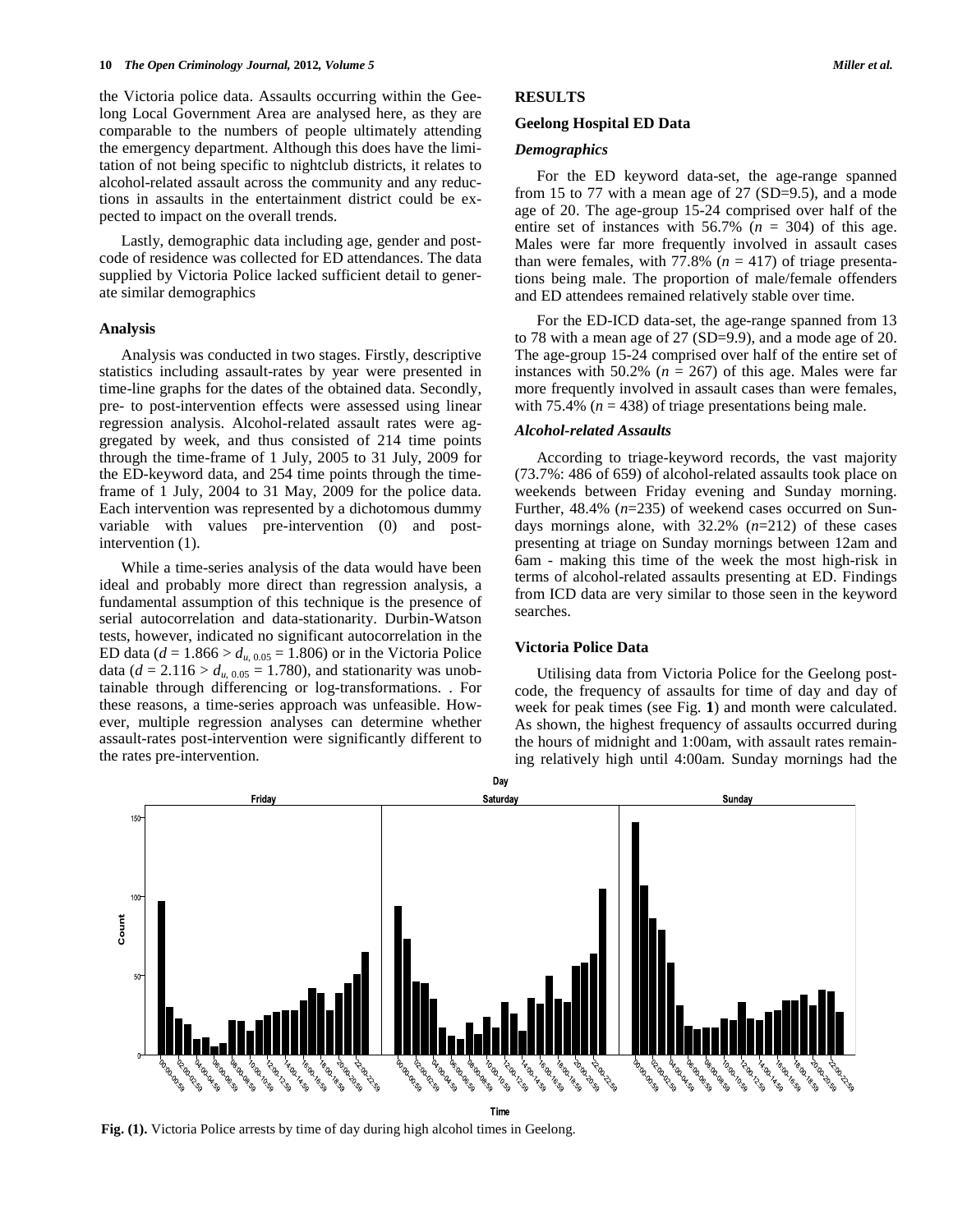most assaults, occurring primarily during the high assault rate hours between midnight and 4am. Lastly, January was the month with the highest number of assaults.

## **Alcohol-related Assault Rates by Year**

Fig. (**2**) below demonstrates the frequency of alcoholrelated assaults, taken from Geelong police data, and ED keyword and ED-ICD10 data, with reference lines for each of the four interventions implemented in 2007, 2008 and 2009. Data is presented quarterly as it demonstrates more robust trends and eliminates monthly fluctuations which often tend to obscure overall patterns. Fig. (**3**) demonstrates these rates at high-alcohol hours, using ED keyword data and police data. Visually, none of the interventions appear to have had a lasting, if any, impact at all on assault rates. Although Operation Nightlife 2 precipitates a slight decrease in June-July, 2009, there is not enough data past the implemen-



Fig. (2). Alcohol-related assault rates (per 10,000) by quarter and year (all hours) in Geelong.



Fig. (3). Alcohol-related assault rates (per 10,000) by quarter and year (high alcohol hours) in Geelong.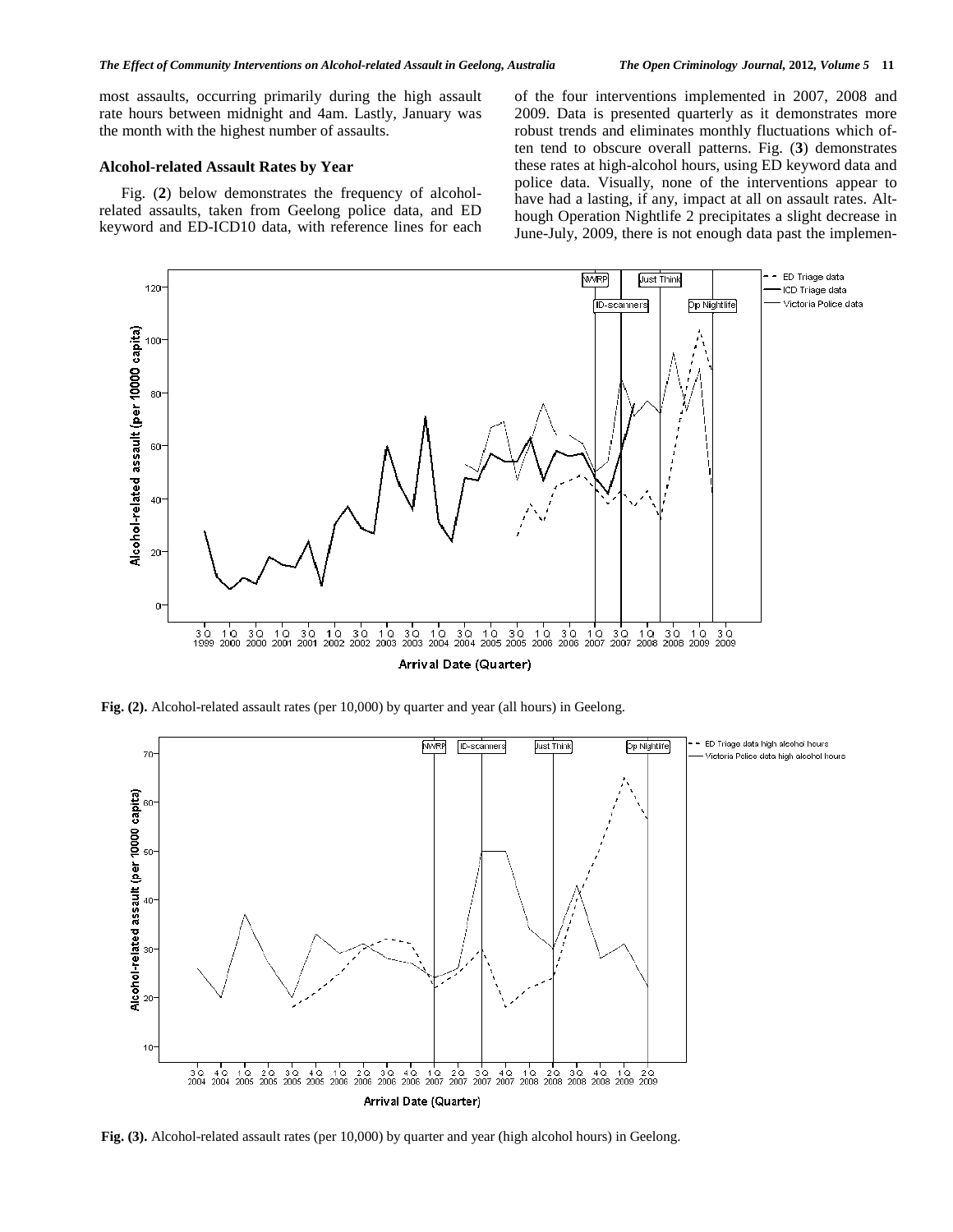tation date to make any judgements about the continuation of such an effect.

#### **Regression Analysis**

Linear regression analyses of the data were conducted to help ascertain the impact of the implemented interventions (IVs) on alcohol-related assault rates (DV). IVs were represented by dummy variables coded 0 (pre-intervention) and 1 (post-intervention). All analysis was performed using SPSS 17.

An examination of z-scores (critical value  $\pm 3.29$ ) revealed four outliers for the ED-data and 11 for the police data. The outliers were recoded to the second-most extreme value. Assumptions of linearity and homoscedasticity of residuals were met. As assault-frequency for both data-pools was positively skewed (ED-data: skewness=.675, *SE*=.340; police data: skewness=.745, *SE*=.311) square root transformations were undertaken to normalise the distributions for the NWRP and ID-scanner IVs, while a logarithmic transformation was required for the Just Think IV. The distribution for the Operation Nightlife 2 could not be normalised. In addition, there were only four time points, i.e., weeks, of post-intervention data for Operation Nightlife 2. For these two reasons the Operation Nightlife 2 intervention was not included in the analyses.

#### **ED-data Regression**

Two separate regression analyses were conducted on the triage data, the first to examine the impact of NWRP and ID-

scanner interventions, and the second to examine the impact of the Just Think campaign. These regression models used the weekly aggregated data for high-alcohol hours (HAH). The first regression model for the ED-data revealed a significant  $R^2$  = .04 ( $R^2$  adjusted = .03),  $F_{(4, 212)}$  = 3.76,  $p < .025$  for the NWRP and ID-scanner IVs. Overall this model thus explained only 4% (3% adjusted) of the variability in alcoholrelated assault rates. The second regression model for the Just Think campaign generated a significant  $R^2 = .17$  ( $R^2$  adjusted = .17),  $F_{(4, 212)} = 38.87$ ,  $p < .000$ , thus accounting for 17% of the variability in alcohol-related assaults. As indicated in Table **1**, only the Just Think campaign generated a significant, unique association with increased rates of alcoholrelated assault.

### **Police-data Regression**

The police-data regression generated no significant results for the overall regression model or any of the individual IVs. There were no significant changes in alcohol-related assault rates over time associated with the NWRP, IDscanners or the Just Think campaign (see Table **2**).

## **DISCUSSION**

Alcohol-related assault ED presentations in the Geelong region have risen consistently since 2005. Further, the rate of assaults in Geelong in the current study is similar to the Victorian average, and the observed increases in assaults match trends observed state-wide as well (Livingston *et al*., 2010). Importantly, none of the implemented interventions in Geelong have been associated with any measurable decrease in

**Table 1. Description of Alcohol-related Interventions Implemented in Geelong, Victoria**

| Name of intervention         | Date implemented | <b>Description</b>                                             |
|------------------------------|------------------|----------------------------------------------------------------|
| Night-Watch Radio Program    | Mar 2007         | Connection of security staff via radio with relevant personnel |
| <b>ID-Scanners</b>           | Oct 2007         | Matches ID images to photographs to detect fake IDs            |
| <b>Just Think</b>            | Jun 2008         | Local celebrities endorsing safe drinking patterns             |
| <b>Operation Nightlife 1</b> | Jan 2007         | Maximum police visibility during high-risk hours               |
| <b>Operation Nightlife 2</b> | Jun 2009         | Improved radio contact between police and licensees            |
| Safe Streets Taskforce       | Dec 2008         | Increase police visibility                                     |
| <b>Operation Razon</b>       | Apr 2008 onwards | Undercover police at licensed venues                           |

| <b>Table 2.</b> |  |  | Linear Regression Analyses of Pre- to post-intervention Data |  |  |  |
|-----------------|--|--|--------------------------------------------------------------|--|--|--|
|-----------------|--|--|--------------------------------------------------------------|--|--|--|

|                           | Police-data |        |     | ED-data |     |                   |  |  |  |
|---------------------------|-------------|--------|-----|---------|-----|-------------------|--|--|--|
| Intervention (IV)         | B           |        | sr' | B       |     | $sr$ <sup>-</sup> |  |  |  |
| Night Watch Radio Program | .11         | .08    | .22 | .01     | .01 | .07               |  |  |  |
| ID-scanners               | .10         | .07    | .20 | .26     | .18 | .35               |  |  |  |
| Second regression model   |             |        |     |         |     |                   |  |  |  |
| Just Think Campaign       | $-.01$      | $-.00$ | .00 | .52     | .41 | $6.4*$            |  |  |  |

\* *p* <.001; ED-data *df* = 210; Police-data *df* = 251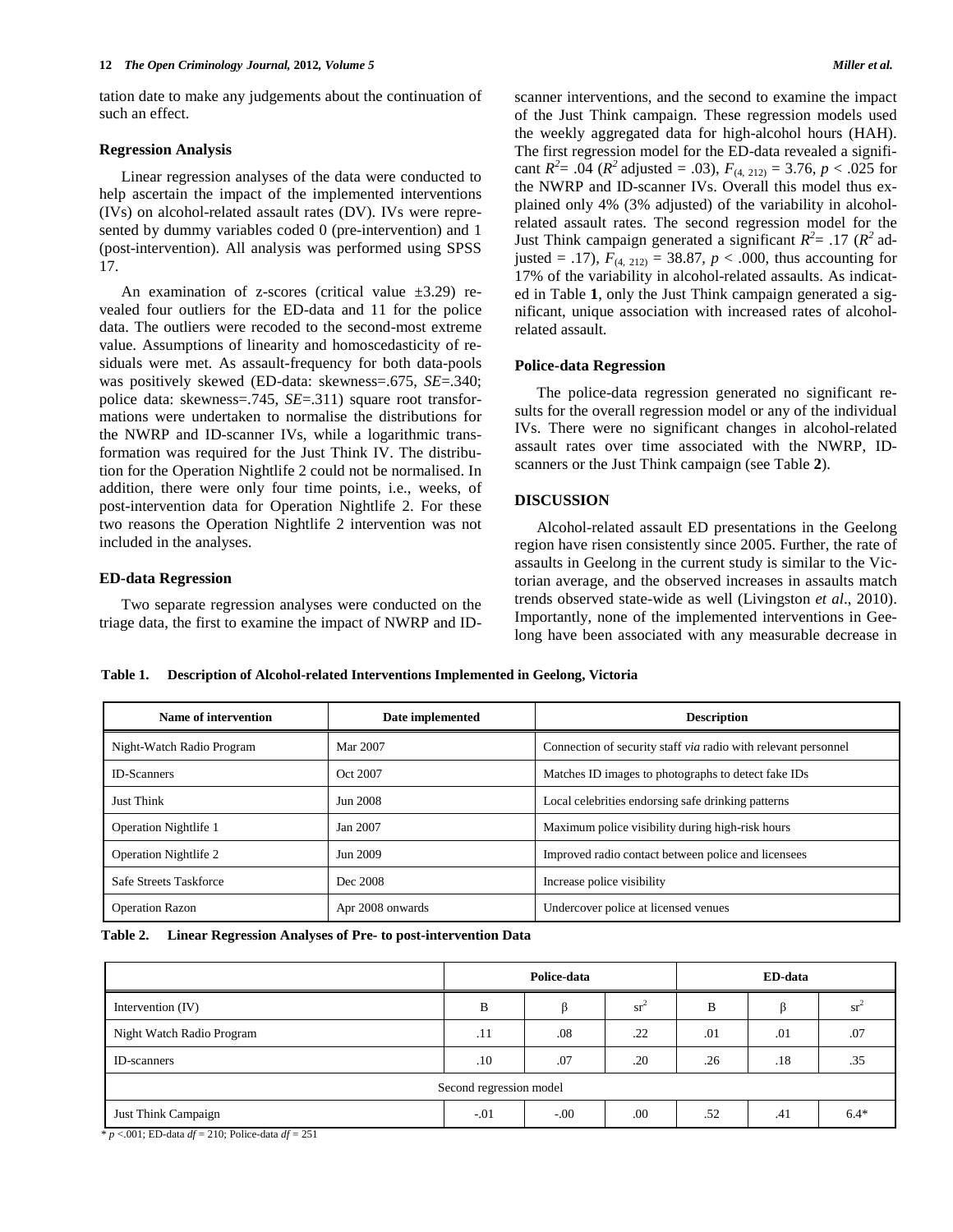alcohol-related injury rates. While the 'Just Think' social marketing campaign was associated with increased ED presentations associated with alcohol use, causal attributions cannot be made in this context. While trying to determine the individual impact of any of these interventions was relatively difficult, we were fortunate that most of them were implemented in intervals of at least 6 months between each other. Such periods in between interventions has the potential to allow for secondary data to reflect any consequent changes in assault rates. However, it is possible that some effects might not occur immediately after implementation, and it is possible that some interventions may have a cumulative impact.

The reasons underlying the absence of any obvious change being associated with these interventions are open to speculation. The most likely explanation is that none of the interventions are consistent with evidence-based interventions, such as those which address total alcohol consumption (e.g. excise taxation on alcohol) have consistently been found to be the most – if not only - effective measures for reducing alcohol-related violence [\(Anderson](#page-6-22) *et al*., 2009; Babor *et al*[., 2003;](#page-6-23) Babor *et al*[., 2010;](#page-6-11) [Graham and Homel,](#page-6-16)  [2008\)](#page-6-16).

It is possible that the highly publicised examples of alcohol-related violence frequently used for the Just Think campaign might be increasing anxiety levels in people engaging in the night-time economy, and in effect increasing violence rates [\(Vasterman, 2005;](#page-6-24) Hall *et al*[., 1978\)](#page-6-25). That is, rather than offering practical solutions to avoid or defuse potentially dangerous situations, the Just Think campaign might instead incite fear through sensationalising worst-case scenarios of violence in the NTE. This could conceivably contribute to a night-time environment in which violence is expected, and in turn make patrons more ready for violence, and more prone to interpret non-aggressive cues as the contrary [\(Borders](#page-6-26) *et al*., 2007; [Leonard](#page-6-27) *et al*., 2003; [Quigley and](#page-6-28)  [Leonard, 2006\)](#page-6-28). This could also lead to stronger, more violent responses to mild aggression (as is common in crowded alcohol-filled environments) because of fear of retribution [\(Graham and Homel, 2008\)](#page-6-16). Alternatively, the use of the Just Think campaign may have resulted in a promotion of licensed premises as safe venues to frequent, leading to an increase in patronage. An increase in patronage may, in turn, lead to increased violence simply because of the greater density of people within licensed venues. Lastly, the Just Think campaign promotes drinking wisely. Given the presence of a culture within Geelong that advocates drinking to excess, it may be that people are unaware of what drinking 'wisely' constitutes. Therefore, it may be that patrons are not significantly reducing their alcohol consumption as a consequence of the Just Think campaign, and consequently alcoholrelated assaults are not reduced.

Finally, it is also worth noting the different trends since 2008 between ED data and police arrest data, with ED data indicating a steady increase in assault rates and police data showing a decline in assault rates during 2008. It is possible

strategies to reduce alcohol-related harms around night-time environments have increased in the city centre, more people will turn to drinking at home or going to suburban licensed venues, but this requires more detailed data than available in Victoria.

## **Limitations**

There are a number of limitations to this study. Firstly, it should be noted that both the ED-data and police-data most likely underestimate the actual frequencies of alcohol-related assaults and aggression. This assumption is based primarily on the reality that injuries sustained as a result of alcohol intoxication do not always require medical attention and are seldom reported to the police. Such cases would therefore not be represented in either data-set. Another related issue pertains to the fact that ED-data is recorded by medical staff whose main objective is patient assessment and immediate treatment, rather than noting any alcohol-involvement. On the other hand, assaults recorded by Victoria Police also rely, at least partially, on policing activities and can be dependent on where resources are targeted. For these reasons, it seems likely that a substantial proportion of alcohol-related cases go undetected. The lack of ED and Victoria Police cases also limits the power of the regression analysis in the current study.

Secondly, while the data forming the basis for the study help considerably in understanding the current and past situation in relation to alcohol-related violence in Geelong, there are other equally important information sources which are needed to provide a more complete and nuanced description of this problem. For example, ambulance records would be invaluable in providing insight into the instances of alcohol-related violence, which are intercepted and resolved on the street rather than in triage. Further, there are some problems related to studying a smaller city such as Geelong, as the number of cases occurring tends to limit the analyses which can be used. Most importantly, none of the measures directly address alcohol consumption levels beyond licensed venues, and yet the proportion of alcohol sales in the community is dominated by bottle-shop (or off-premises) sales. As alcohol consumption per se remains the main identifiable and actionable, element of violence throughout the community, these findings suggest that measures which reduce consumption outside licensed venues also warrant further investment and investigation.

Consideration should also be given to the fact that the interventions under scrutiny generally require some level of public participation to facilitate success. For example, the Just Think campaign is based on the notion of change in attitude towards alcohol-related violence through public awareness of the problem. This type of strategy thus requires time to gain momentum and to make an impact – perhaps more time than what was available at the time of datacollection for this study. Lastly, the current study lacks a control area for comparison to more fully investigate the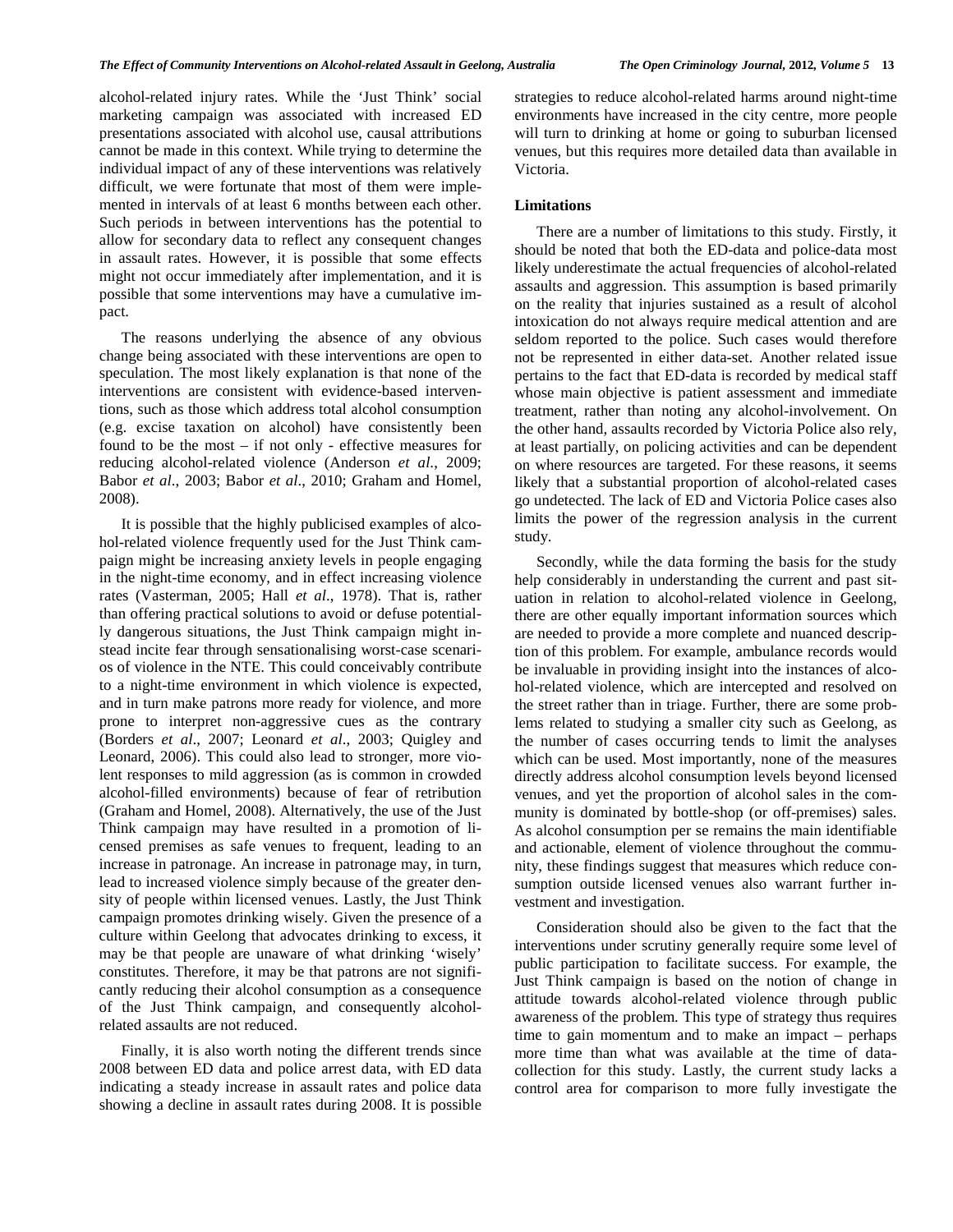effect of the studied internventions on alochol-related assualt rates.

#### **CONCLUSION**

In summary, the interventions implemented in Geelong do not appear to be associated with any reductions in alcohol-related harm. Of note is the increase, rather than a decrease, in alcohol-related assault rates after the implementation of the alcohol industry funded 'Just Think' social marketing campaign. The somewhat ad-hoc nature of the implementation of these measures, along with the overwhelming message regarding alcohol in Australia still being one of consumption until intoxication [\(Room, 1988\)](#page-6-29), combine to suggest that these trends will continue without measures to reduce whole-of-community alcohol consumption such as reducing the availability of alcohol (restricting venue numbers and trading hours), access to alcohol (through increased price and minimum purchase age) and alcohol advertising (Babor *et al*[., 2010\)](#page-6-11).

## **ACKNOWLEDGEMENTS**

Special thanks to Inspector Bill Mathers. This study was funded by the Australian Drug Foundation, VicHealth and the Transport Accident Commission (TAC). Thanks to: Lisa Armstrong Rowe (City of Greater Geelong), Darren Holroyd, Mario Gregorio, Ross Arblaster (Barwon Health), Bronwen Allsop (Barwon Health), Dr Jane Mallick, Sergeant Bob Pupavac, Dr Tom Callaly (Barwon Health), Inspector Barry Malloch, Superintendent Peter O'Neill, Inspector Carl Peers, Kirilee Tilyard (NDLERF) and A/Prof Tanya Chikritzhs.

# **CONFLICT OF INTEREST**

None Declared

## **REFERENCES**

- <span id="page-6-2"></span>Abbey, A., & Ortiz, L.G. (2008). Alcohol and sexual violence perpetration. [accessed 27 July 2009].
- <span id="page-6-3"></span>Abbey, A., Zawacki, T., Buck, P.O., Testa, M., Parks, K., Norris, J., Martin, S.E., Livingston, J.A., McAuslan, P., Clinton, A.M., Kennedy, C.L., George, W.H., Davis, K.C., & Martell, J. (2002). How does alcohol contribute to sexual assault? Explanations from laboratory and survey data. *Alcoholism: Clinical and Experimental Research 26*, 575-581.
- <span id="page-6-18"></span>Agostinelli, G.,& Grube, J.W. (2002). Alcohol counter-advertising and the media - A review of recent research. *Alcohol Research & Health 26*, 15-21.
- <span id="page-6-22"></span>Anderson, P., Chisholm, D., & Fuhr, D. (2009). Effectiveness and costeffectiveness of policies and programmes to reduce the harm caused by alcohol. *The Lancet 373*, 2234-2246.
- <span id="page-6-13"></span>Austin, E.W., Pinkleton, B. E., & Fujioka, Y. (2000). The Role of Interpretation Processes and Parental Discussion in the Media's Effects on Adolescents' Use of Alcohol. *Pediatrics 105*, 9.
- <span id="page-6-23"></span>Babor, T., Caetano, R., Casswell, S., Edwards, G., Giesbrecht, N., Graham, K., Grube, J., Grunewald, P., Hill, L., Holder, H., Homel, R., Osterberg, E., Rehm J., Room, R., & Rossow, I. (2003). *Alcohol: No Ordinary Commodity - Research and Public Policy,* Oxford: Oxford University Press.
- <span id="page-6-11"></span>Babor, T. (2010). *Alcohol: No Ordinary Commodity - Research and Public Policy,* Oxford: Oxford University Press.
- <span id="page-6-26"></span>Borders, A., Barnwell, S., & Earleywine, M. (2007). Alcohol-aggression expectancies and dispositional rumination moderate the effect of alcohol consumption on alcohol-related aggression and hostility. *Aggressive Behavior 33*, 327-338.
- <span id="page-6-7"></span>Chikritzhs, T., & Stockwell, T. (2002). The impact of later trading hours for australian public houses (hotels) on levels of violence. *Journal of Studies on Alcohol 63*, 591.
- <span id="page-6-6"></span>Collins, D.J., & Lapsley, H.M. (2008). The costs of tobacco, alcohol and illicit drug abuse to Australian Society in 2004/05. Canberra: Australian Government.
- <span id="page-6-4"></span>Finney, A. (2004). Violence in the night-time economy: Key findings from the research. London, RS, United Kingdom: UK Home Office, 6.
- <span id="page-6-16"></span>Graham, K., & Homel, R. (2008). *Raising the Bar: Preventing aggression in and around bars, pubs and clubs,* London: Willan.
- <span id="page-6-25"></span>Hall, S., Critcher, C., Jefferson, T., Clarke, J.N., & Roberts, B. (1978). *Policing the Crisis: Mugging, the State and Law and Order,*  London: Macmillan.
- <span id="page-6-14"></span>Hauritz, M., & Homel, R. (1998). Reducing violence in licensed venues through community safety action projects: The Queensland. *Contemporary Drug Problems 25*, 511.
- <span id="page-6-20"></span>Indig, D., Copeland, J., Conigrave, K.M., & Rotenko, I. (2008). Why are alcohol-related emergency department presentations underdetected? An exploratory study using nursing triage text. *Drug and Alcohol Review 27*, 584-590.
- <span id="page-6-5"></span>Ingemann-Hansen, O., & Brink, O. (2004). City centre violence. *Journal Of Clinical Forensic Medicine 11*, 303-307.
- <span id="page-6-0"></span>Klostermann, K.C., & Fals-Stewart, W. (2006). Intimate partner violence and alcohol use: Exploring the role of drinking in partner violence and its implications for intervention. *Aggression & Violent Behavior 11*, 587-597.
- <span id="page-6-21"></span>Laslett, A., Matthews, S., & Dietze, P. (2007). *The Victorian Alcohol Statistics Handbook Volume 8: Alcohol use and related harm among young people across Victorian Local Government Areas 2006.,* Melbourne, Victoria: Turning Point Alcohol and Drug Centre for the Department of Human Services.
- <span id="page-6-27"></span>Leonard, K.E., Collins, R.L., & Quigley, B.M. (2003). Alcohol consumption and the occurrence and severity of aggression: an event-based analysis of male to male barroom violence. *Aggressive Behavior 29*, 346-365.
- <span id="page-6-9"></span>Livingston, M. (2008). A longitudinal analysis of alcohol outlet density and assault. *Alcoholism: Clinical and Experimental Research 32*, 1074- 1079.
- <span id="page-6-10"></span>Livingston, M., Chikritzhs, T., & Room, R. (2007). Changing the density of alcohol outlets to reduce alcohol-related problems. *Drug And Alcohol Review 26*, 557-566.
- <span id="page-6-12"></span>Miller, P.G., Hall, W., West, R., Marsden, J., & Darke, S. (2010). A renewed call for action on alcohol policy. *Addiction 105*, 767-768.
- <span id="page-6-28"></span>Quigley, B.M., & Leonard, K.E. (2006). Alcohol expectancies and intoxicated aggression. *Aggression and Violent Behavior 11*, 484- 496.
- <span id="page-6-29"></span>Room, R. (1988). The dialectic of drinking in the Australian life: From the Rum corps to the wine column. *Drug Alc Rev 7*: 413-437.
- <span id="page-6-8"></span>Rowe, S., Wiggers, J., Wolfenden, L., Francis, J.L. (2010). Establishments licensed to serve alcohol and their contribution to police-recorded crime in australia: further opportunities for harm reduction. *Journal of Studies on Alcohol and Drugs 71*, 909-916.
- <span id="page-6-17"></span>Rumbold, G., Malpass, A., Lang, E., Cvetkovski, S., & Kelly, W. (1998). Evaluation of the Geelong Local Industry Accord Final Report. Melbourne, Australia: Turning Point Alcohol and Drug Centre Inc.
- <span id="page-6-1"></span>Salcedo, L.J.A., & Carvalho, A.M.P. (2005). Maltrato infantil por agresores bajo efecto del alcohol. *Revista Latino-Americana de Enfermagem 13*, 827-835.
- <span id="page-6-24"></span>Vasterman, P.L.M. (2005). Media-Hype. *European Journal of Communication 20*, 508-530.
- <span id="page-6-19"></span>Victoria Police. (2011). *Crime statistics 2010/2011*.
- <span id="page-6-15"></span>Wallin, E., Andreasson, S., Stockwell, T. (2005). Effects of a Community Action Program on Problems Related to Alcohol Consumption at